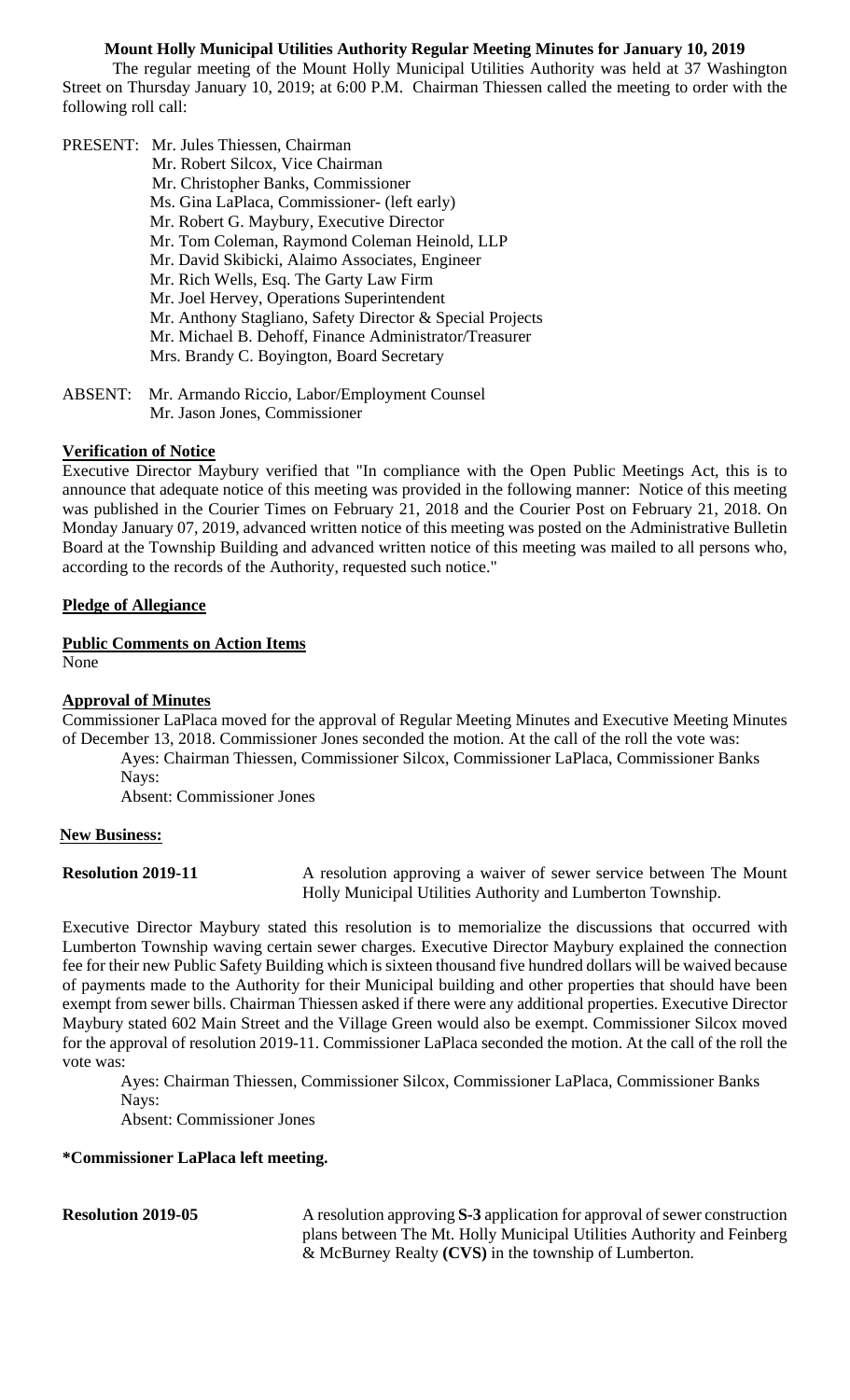Executive Director Maybury explained resolution 2019-05 is for the approval of construction plans for the new CVS in Lumberton and the plans have been reviewed by Mr. Skibicki at Alaimo Associates. CVS plans to install their own pumping stations and run their force main to the Authority's sewer main. The Authority will have little to no oversite on this project since the system and lateral will be privately owned. Commissioner Silcox moved for the approval of resolution 2019-05. Commissioner Banks seconded the motion. At the call of the roll the vote was:

 Ayes: Chairman Thiessen, Commissioner Silcox, Commissioner Banks Nays: Absent: Commissioner Jones, Commissioner LaPlaca

**Resolution 2019-06** A resolution approving **S1NR** application for approval of sewer construction plans between the Mt. Holly Municipal Utilities Authority and The Colby Group for **Dixie Chix** in the Township of Mt. Holly **Resolution 2019-07** A resolution approving the S-2 sewer service agreement between the Mt. Holly Municipal Utilities Authority and **Dixie Chix**.

Executive Director Maybury explained resolution 2019-06 & 2019-07 is to approve the construction plans and the sewer service agreement for the proposed Dixie Chix in Mount Holly Township. The restaurant will offer approximately 104 seats. Commissioner Silcox moved for the approval of resolution 2019-06 and resolution 2019-07. Commissioner Banks seconded the motion. At the call of the roll the vote was:

Ayes: Chairman Thiessen, Commissioner Silcox, Commissioner Banks

Nays:

Absent: Commissioner Jones, Commissioner LaPlaca

**Resolution 2019-08** A resolution approving S-3 application for approval of sewer construction plans between The Mt. Holly Municipal Utilities Authority and **Republic Bank** in the township of Lumberton.

Executive Director Maybury explained to the board this is a routine connection for the new bank at the intersection of route 38 and the Mt. Holly Bypass in Lumberton Township. They initially planned on a septic system, which they did install, but they changed their plans. After negotiating with their neighbor, Silvi Concrete, the bank will be connecting into the eight-inch privately owned sewer main located on Silvi's property. Commissioner Silcox moved for the approval of resolution 2019-08. Commissioner Banks seconded the motion. At the call of the roll the vote was:

 Ayes: Chairman Thiessen, Commissioner Silcox, Commissioner Banks Nays:

Absent: Commissioner Jones, Commissioner LaPlaca

**Resolution 2019-09** A resolution approving the service agreement with **Blue Ring Stencils, LLC**.

Executive Director Maybury explained this is a basic sewer service agreement for the Authority's industrial pretreatment coordinator, David Reich, to enforce and monitor. Blue Ring is located at 140 Mt. Holly Bypass in Lumberton and supplies advanced stencil printing technologies for circuit board assembly. Commissioner Silcox moved for the approval of resolution 2019-09. Commissioner Banks seconded the motion. At the call of the roll the vote was:

Ayes: Chairman Thiessen, Commissioner Silcox, Commissioner Banks

Nays:

Absent: Commissioner Jones, Commissioner LaPlaca

**Resolution 2019-10** A resolution approving the annual salaries for non-union personnel.

Commissioner Silcox moved for the approval of resolution 2019-10. Commissioner Banks seconded the motion. At the call of the roll the vote was:

 Ayes: Chairman Thiessen, Commissioner Silcox, Commissioner Banks Nays:

Absent: Commissioner Jones, Commissioner LaPlaca

#### **CONSENT AGENDA**:

"All items listed with an asterisk (\*) are considered routine by the Authority and will be enacted by one motion. Should a Commissioner wish to discuss a consent agenda item separately, that item can be removed from the consent agenda and considered in its normal sequence."